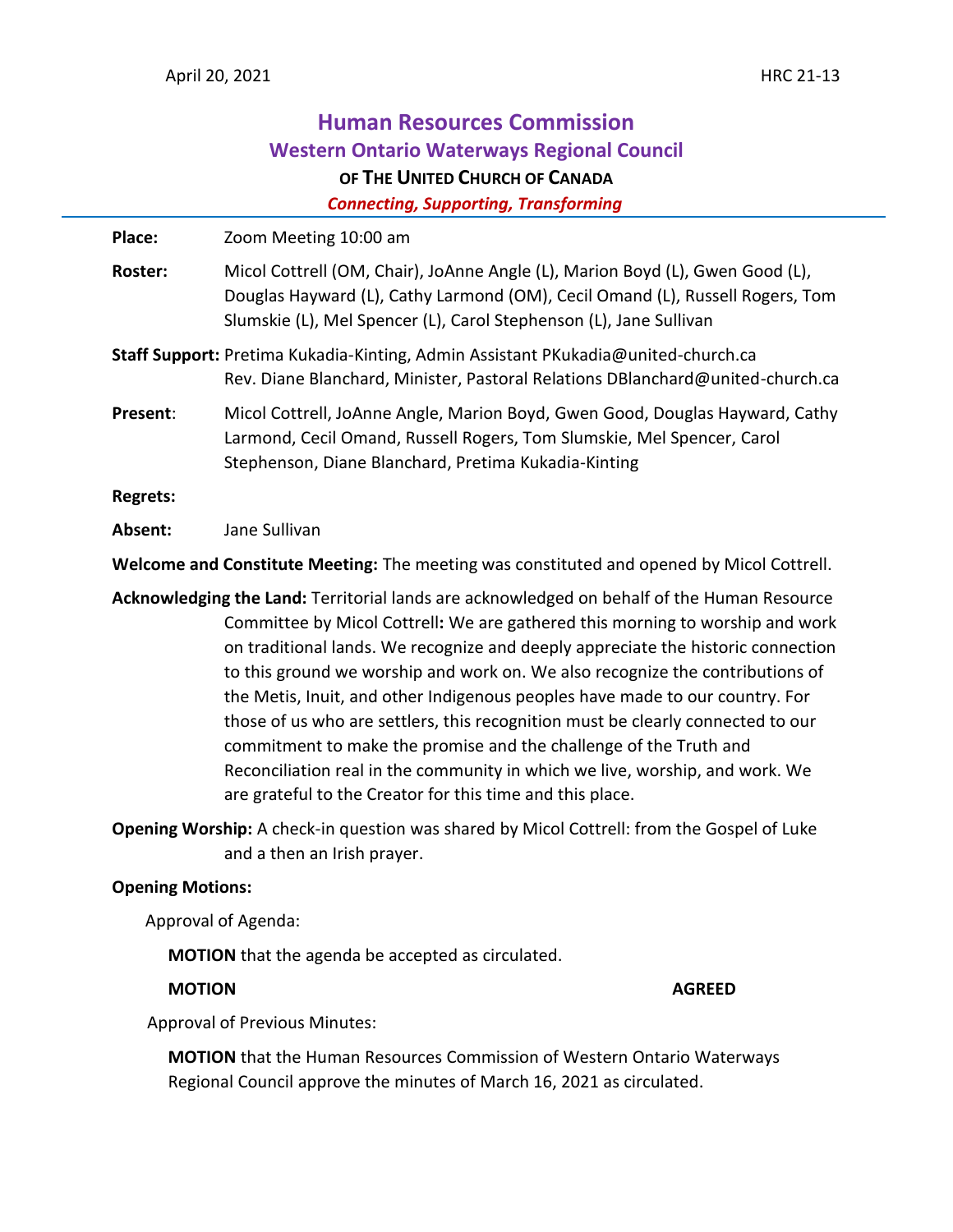### **MOTION AGREED**

### **Business Arising:**

#### **New Business:**

- **1.** Update from Pastoral Support Minister, Diane Blanchard: Did the M&P Committee workshop on April 10. Might offer one more in June. The Harassment, Violence and Discrimination Policy: The UCC Policy is in effect for all congregations that don't have one of their own. Language has to be update to reflect structure change. Search Team training is open to commission members, Tuesday, May 11. Someone should be designated to have access to Churchhub within a community of faith. The Board assigns the community of faith profile to various members of the community to complete and keep updated.
- **2.** Update from representative to Executive, Micol Cottrell: Extra meetings around a couple of reviews. Recognition for LLWLs was discussed. Micol's two-year term as Chair comes due at the end of this year and will not be renewing. Previous experience is not necessary, please consider this. Executive mentioned the changes of Pastoral Relations in newsletter as a great way to stay connected. Those, whose terms are due, please fill out an Expression of Interest.
- **3.** Update from the LLWL Resource Team, Marion Boyd:

LLWL Team will not be holding a meeting before the Spring Meetings. Tim Reaburn is resigning from the LLWL Resource Team due to workload. Wendy May has completed the spreadsheet with current available LLWL information. Diane is sending letter with a May 8 deadline for LLWLs to get their information to Resource Team to conduct interviews. Next piece of work will be to form Clusters.

Susan Humphries (Knox: Ayr), Norm Eygenraam (Mount Forest) and Tammy Oswick (Knox: Ayr) are the newest LLWLs

**MOTION** that the Human Resources Commission of Western Ontario Waterways Regional Council accept Phyllis Fleming, Grace United Church, Thornbury, as a Licensed Lay Worship Leader for a period of three years per the policy.

# **MOTION AGREED**

**MOTION** that the Human Resources Commission of Western Ontario Waterways Regional Council support the request of Harold Walton for transfer in good standing.

# **MOTION AGREED**

**4.** Update about United Fresh Start – Gwen Good, Diane Blanchard: A module is being held this Saturday on Norms, Habits and Expectations, and one on Tuesday, May 4 on Family Systems.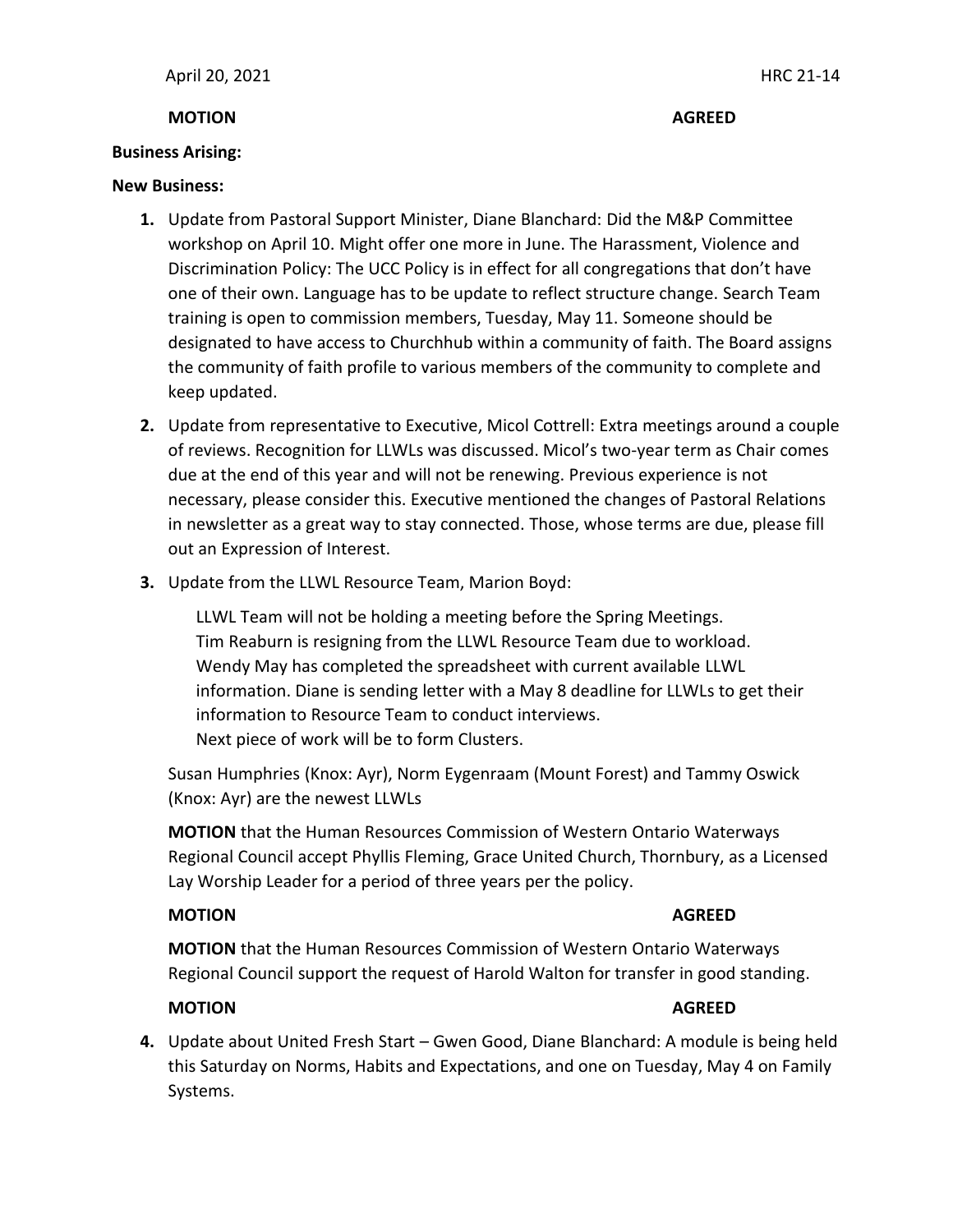**MOTION** that the Human Resources Commission of Western Ontario Waterways Regional Council accept the United Fresh Start proposal for the 2021 and 2022 year.

#### **MOTION AGREED**

**5.** Consent Docket

### **Request for Change of Pastoral Relations:**

That the Human Resources Commission of Western Ontario Waterways Regional Council approve the request by Heather McCarrel, OM, to adjust the date of the change of pastoral relations from Port Elgin United Church from July 1, 2021 to May 19, 2021.

That the Human Resources Commission of Western Ontario Waterways Regional Council approve the request of Karen Lyons, CDM, for a change of pastoral relations from Wesley United Church, Saugeen Nation, effective June 30<sup>th</sup>, 2021.

That the Human Resources Commission of Western Ontario Waterways Regional Council approve the request of Robin Osborne, OM-R, for a change of pastoral relations due to retirement from Letter Breen United Church, effective June 30, 2021.

That the Human Resources Commission of Western Ontario Waterways Regional Council approve the request of change of Susan McIlveen, candidate OM, for a change of pastoral relationship from Londesborough United Church and Knox United Church, Auburn, effective June 30, 2021.

### **Approval of Open Positions:**

That, having reviewed the position description, the Human Resources Commission of Western Ontario Waterways Regional Council approve the position for a Worship Leader for Sabbatical Cover, part-time, 13 worship services, from May 16 to September 19 2021 for Harriston United Church.

#### **Appointment of Liaisons:**

Letterbreen – Erin – Stephen Huntley Tobermory – Cedar Hill, Cambridge – Calvary, St. Jacob's –

### **Approval of New Appointments:**

That the Human Resources Commission of Western Ontario Waterways accede to the request of Thornbury: Grace Pastoral Charge to appoint Christine Smaller, OM, full time, from 2021-05-24 to 2021-11-24 according to the terms agreed to in Churchhub on 2021- 03-31.

### **Approval of Calls:**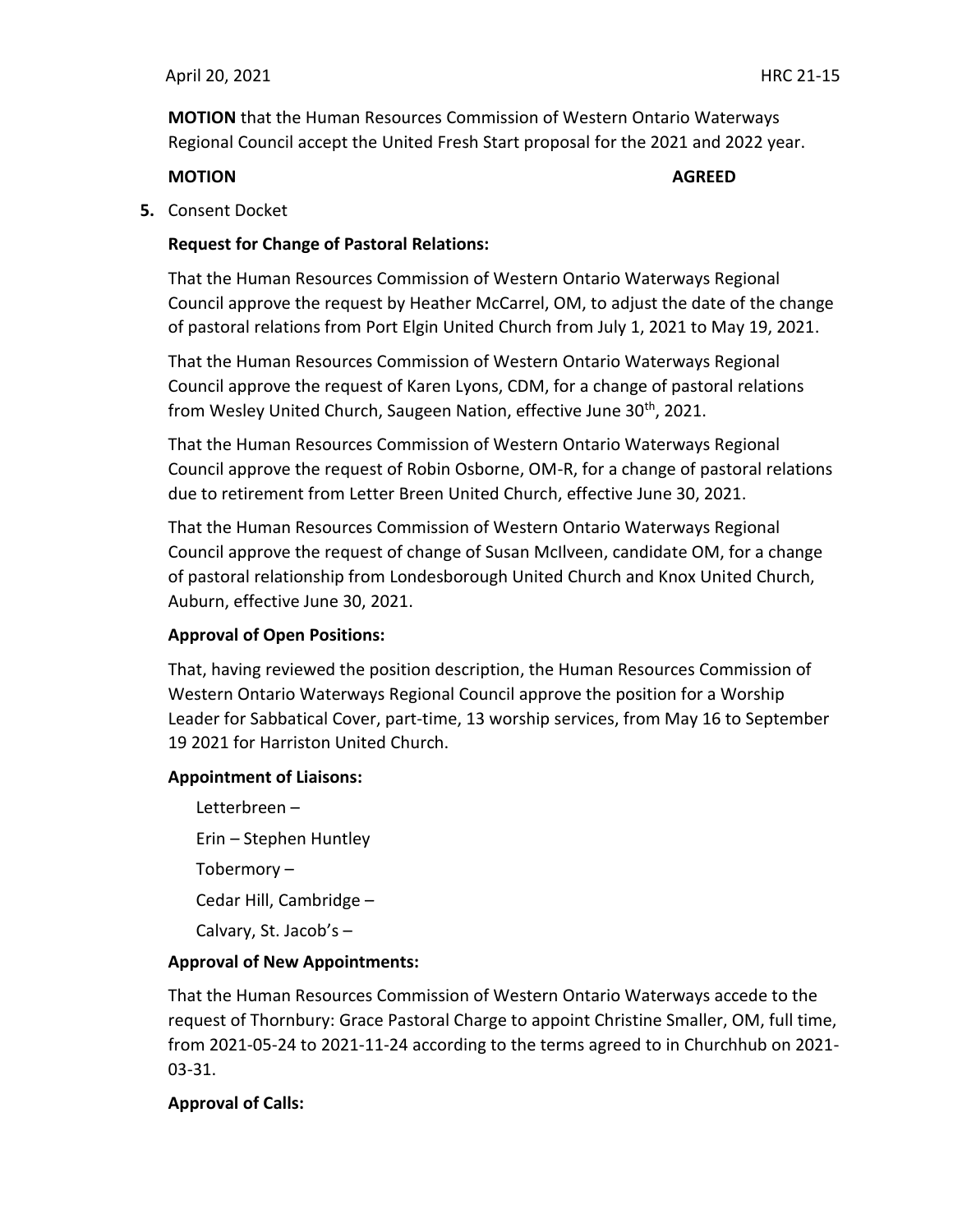### April 20, 2021HRC 21-16

That the Human Resources Commission of Western Ontario Waterways accede to the request of Calvary Memorial Pastoral Charge, Kitchener, to call Timothy Graham, OM, full time, from 2021-07-01 according to the terms agreed to in Churchhub on 2021-03- 26.

# **Voluntary Associate Ministry (VAM) Applications:**

That the Human Resources Commission of Western Ontario Waterways Regional Council endorses the application of Lynne Bandy, OM-Retired, to be a Voluntary Associate Minister at Dublin Street United Church, Guelph.

**MOTION** that the Human Resources Commission of Western Ontario Waterways Regional Council accept the consent docket as amended.

## **MOTION AGREED**

**6.** Removed from Consent Docket:

Minister serves the wider church, not as representative of Port Elgin United Church. The community of faith does not have oversight of the minister. This would be a task for the Liaison, one whom needs to be appointed.

**MOTION** that the Human Resources Commission of Western Ontario Waterways Regional Council approve the position description for a supply minister, full-time, June 1, 2021 to December 1, 2021 for Port Elgin United Church with education and correction to the Community Involvement and Courts of the United Church sections.

# **MOTION AGREED**

**MOTION** that the Human Resources Commission of Western Ontario Waterways Regional Council accede to the request of Parkview Pastoral Charge, Stratford, for the provisional call of Gavin Williams, OM, full time, from 2021-08-01 according to the terms agreed to in Churchhub on 2021-04-08, conditional on the acceptance by the Covenant Commission of their Living Faith Story and congregational profiles.

# **MOTION AGREED**

**MOTION** that the Human Resources Commission of Western Ontario Waterways Regional Council accede to the request of Knox Pastoral Charge, Ayr, to appoint Lilian Patey, OM-R, full time, from 2021-05-01 to 2021-07-31 according to the terms agreed to in Churchhub on 2021-04-12 conditional on the acceptance by the Covenant Commission of their financial viability profile.

# **MOTION AGREED**

- **7.** Pulpit Supply Policy from Northern Spirit Regional Council in northern Alberta.
- **8.** Appointing representative to Executive